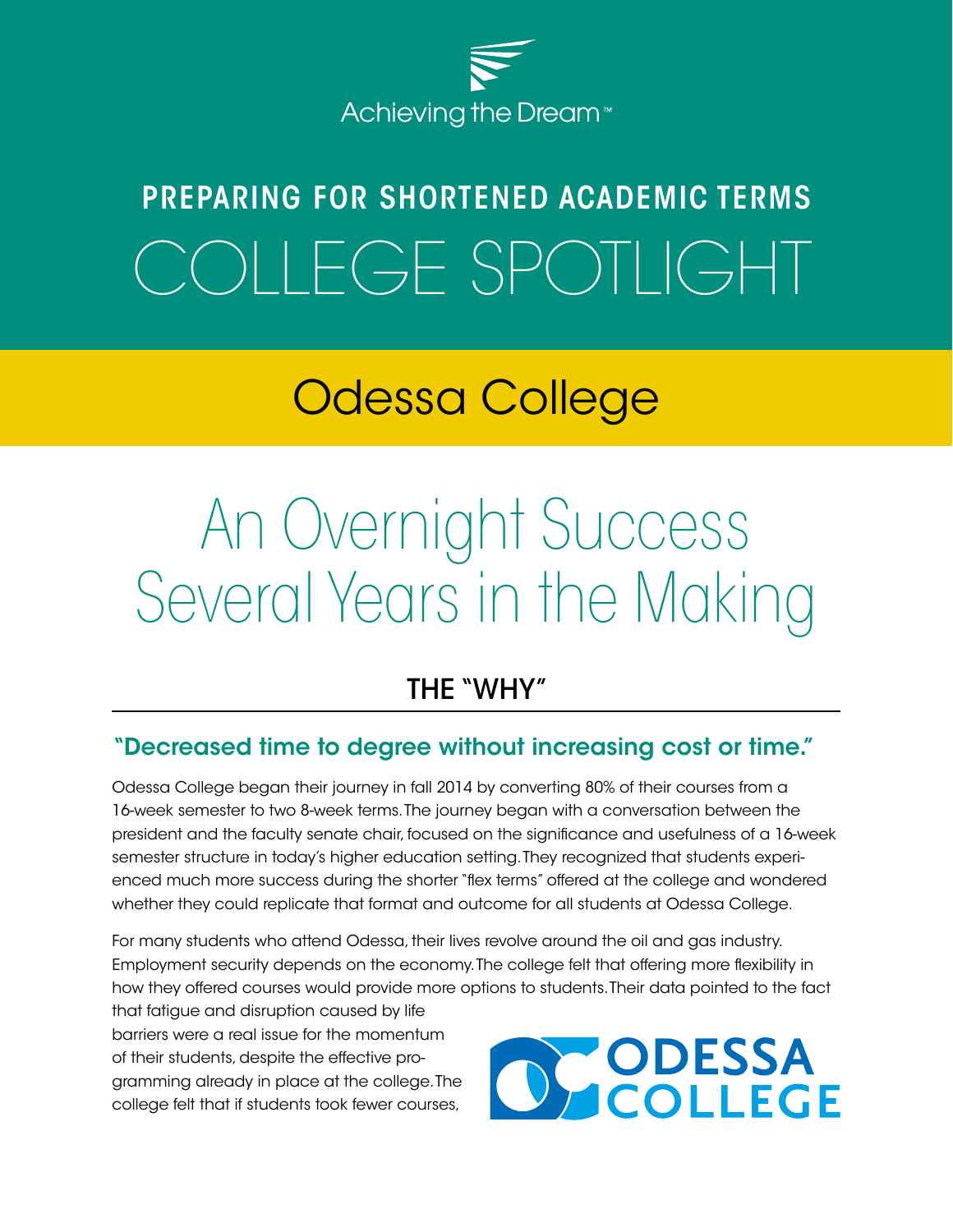they would have less to focus on at one time and would lose fewer credits if they needed to temporarily stop out. In order to try and create momentum and reduce the enrollment-to-degree duration without increasing overall time or cost, the college felt that a shift to 8-week terms would serve their students best.

## THE WORK

#### Institutional investment in culture made this process easier.

Odessa College is no stranger to transformative change focused on student success. In fall 2011 the college transformed their institution through the implementation of their drop-rate improvement plan. This program explored factors that contributed to differences in drop-rates between instructors. The drop-rate improvement plan paired tracking the drop rate of individual instructors with intentional support from their Division of Teaching and Learning. When the college announced they were making yet another transformative change to an 8-week academic calendar, there was very little resistance. Instead, faculty and staff jumped in, and everyone started rowing in the same direction. Thanks to the efforts to implement the drop-rate improvement plan, they had three solid years of transforming the college culture before they made this transition. They had a strong foundation to build on and support systems in place that seemed to make the transition to shorter terms easier. They were an "overnight success several years in the making" due to the investment in their culture.

#### "You must be committed to student success in a way that you look at it every day."

Odessa College has been part of the Achieving the Dream network since 2009 and currently

is a Leader College of Distinction. Odessa credits ATD with helping them transform to a data-informed institution. The college moved to an 8-week format due to their data, and the college remains on an 8-week calendar due to their data. The college feels that data helps make the case for big changes; it speaks for itself and can be used to guide decision making.

Odessa has experienced a high level of student success since 2011 with their drop-rate improvement program. They were concerned that a transition to an 8-week calendar would jeopardize the gains they made. The entire leadership team monitored student success

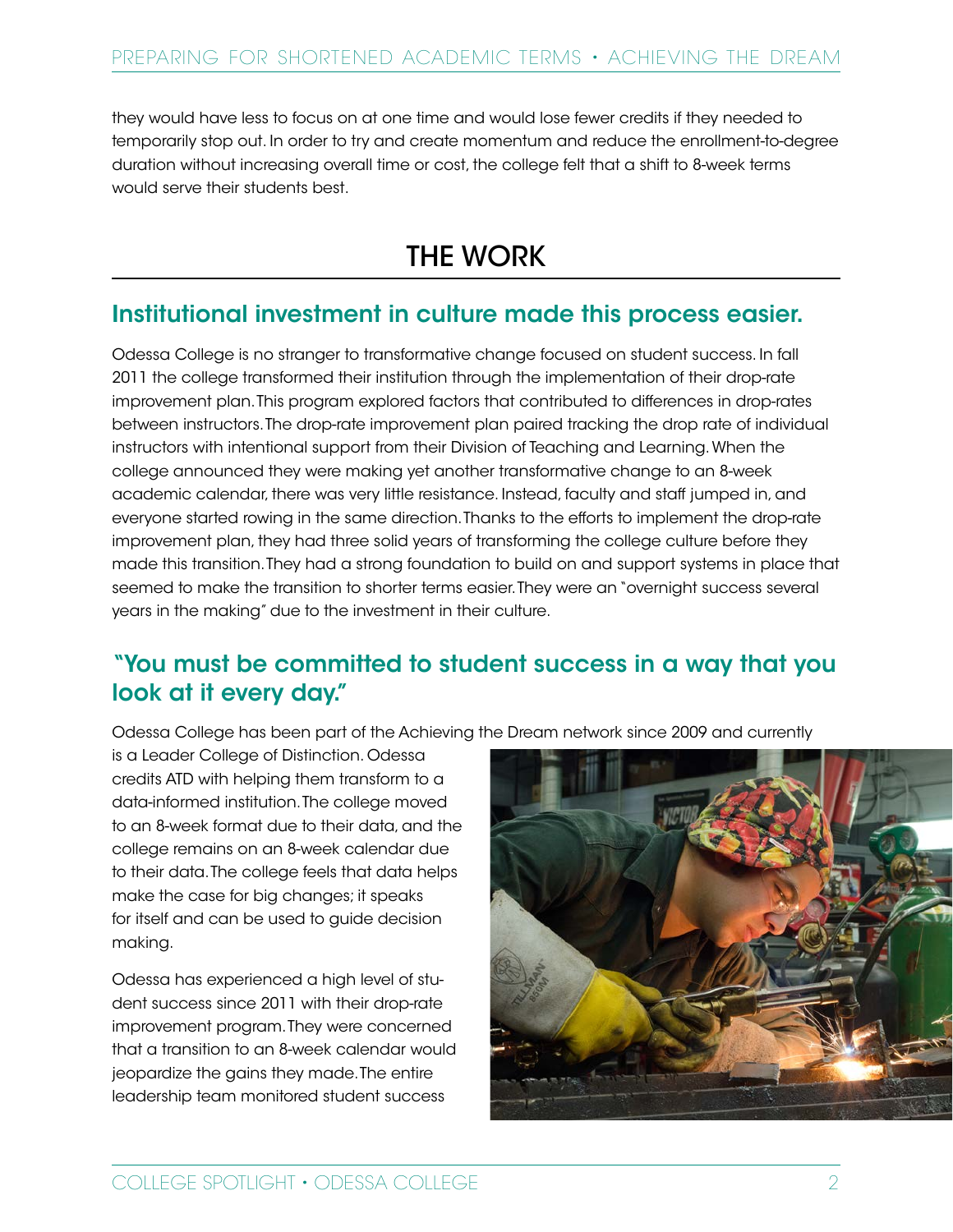during the 8-week implementation and were ready to pivot in any way they needed to. They were dedicated to selecting key metrics for success and then monitoring those metrics early and often. Key metrics that Odessa measures year to year include enrollment, FTIC enrollment, course completion, course success (C or better), credentials awarded, and amount of federal funds returned for noncompletion; they were already monitoring course withdrawals through the drop-rate improvement program.

#### "Our "all-in" culture speaks to extraordinarily effective communication."

#### COMMUNICATION TO STUDENTS

During the COVID-19 crisis the college leveraged all their staff to reach out to all 6,500 of their students. The students appreciated the outreach and felt they were still supported even while in a remote environment. That level of communication has made their advisors and success coaches more successful in working with students through transitions and transformations at the college. One-on-one communication with students is a key success strategy at Odessa and is part of their culture.

Outreach to students was critical during the transition to a shorter academic term, but cadence of communication was also very important. During an 8-week term, classes progress quickly and waiting to get help to a struggling student is not an option. Thanks to their drop-rate improvement program, Odessa already had different behavioral intervention protocols established between faculty and their success coaches. Odessa worked proactively with both students and faculty to ensure they understood that immediate feedback was important. Students were unable to wait to ask for help and faculty should not have to wait to flag a student for an intervention.

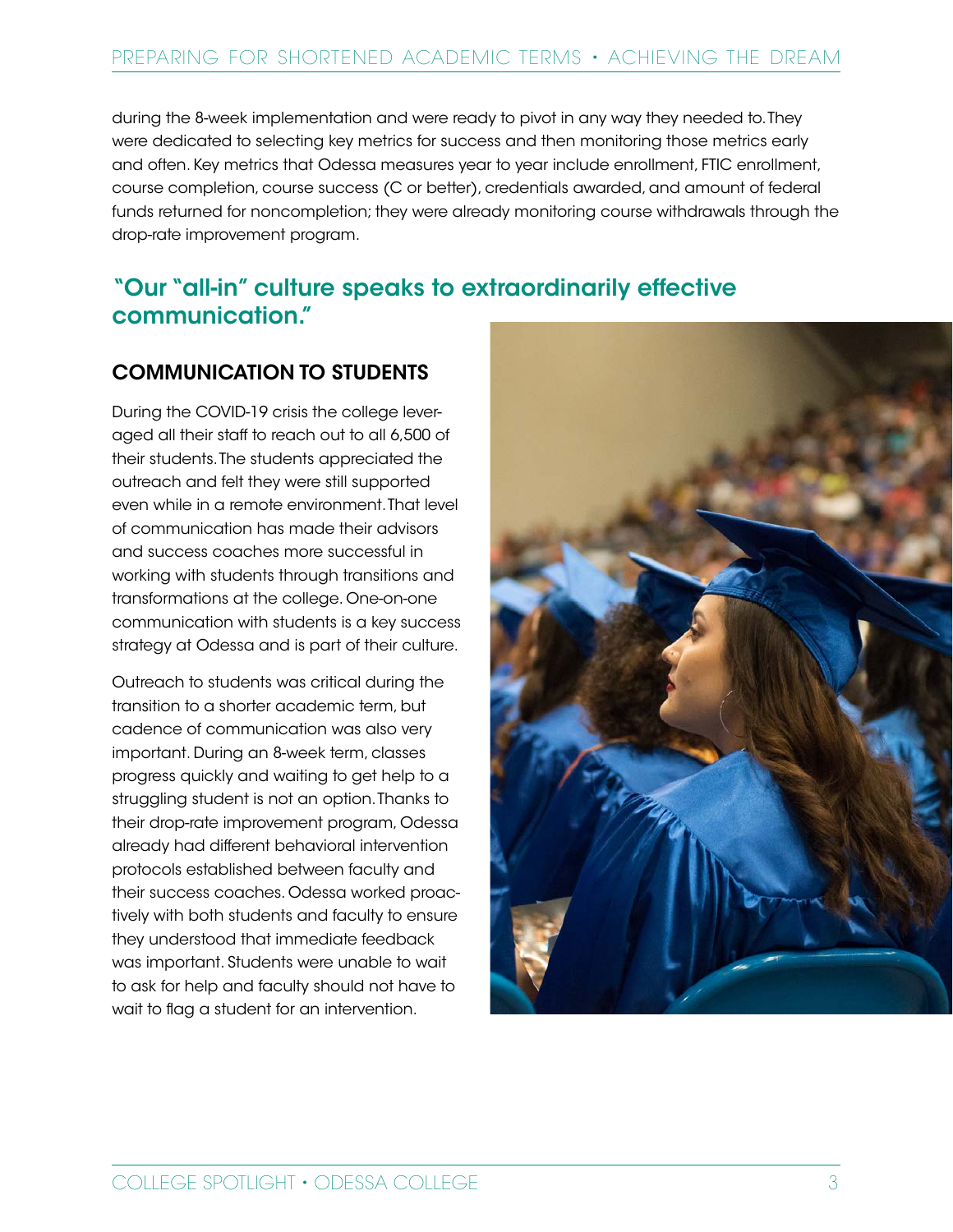#### INTERNAL COMMUNICATION

Odessa's collaborative and communicative culture was also evident during the course redesign process, where they saw faculty working together within and across divisions and departments. For example, when they were working on learning outcomes in the criminal justice department, faculty compared syllabi and learning outcomes for adjacent classes and realized they were teaching (or reteaching) a lot of the same content. In response, faculty came together to determine what students really needed to know to be successful in that industry, and hey adjusted the courses appropriately. These conversations are vital, and a culture that encourages this type of collaboration is critical to a solid start and future success.



Another example of excellent communication was demonstrated during the redesign of Odessa's degree plans. The creation of linear pathways through each program required the collaboration and communication between success coaches and program faculty. Their goal was to leverage stackable credentials where possible and creates easy-to-follow maps for students and faculty advisors. The goal of these linear plans was to intentionally pair courses for rigor and relevance to ensure students are protected from overcommitting when taking math and science or writing heavy courses. Getting just the right balance of coursework in the student plan required critical collaboration between academic affairs and student success.

While culture, collaboration, and communication helped the college make a relatively smooth transition to an 8-week academic calendar, Odessa admits they did not get everything right the first time. The college spent the first year learning about and reacting to the things they did not think of. However, their intentional communication and commitment to collaboration gave everyone the opportunity to share their concerns and considerations, which helped ease the transition.